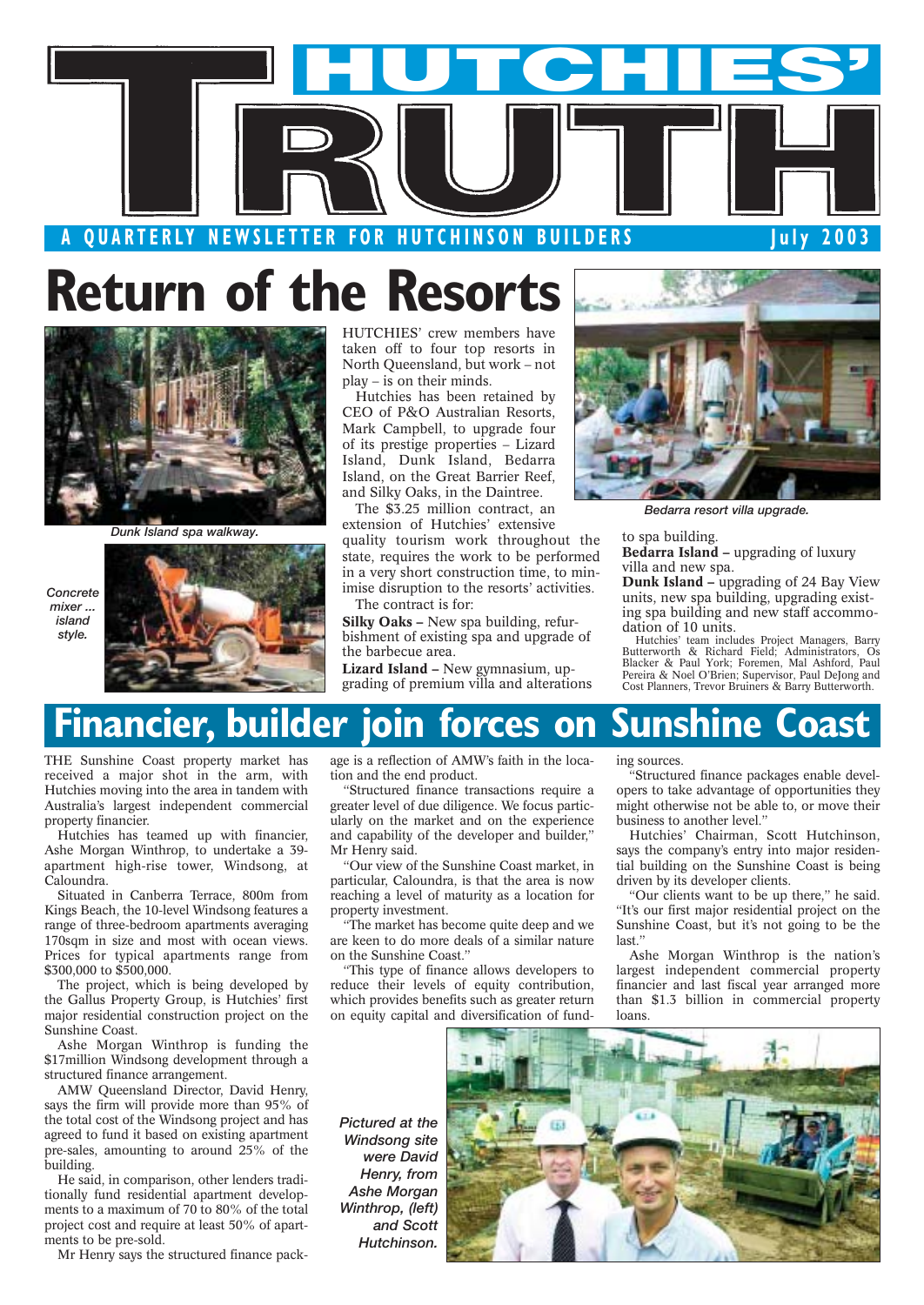# **Into the wild blue yonder**

SOMETIMES its takes a lot of vision to see into the future and the North Queensland Hutchies' team was trying extra hard when it went "site seeing" recently in Cairns.

**HUTCHIES'**

They inspected a waterfront location, which they will convert into 183 parcels of land with canal and marina access.

The project, known as Bluewater, will involve the dredging of a 1.5km access channel, excavation of 500,000 cubic metres of soil and the construction of roads, stormwater, sewer, water, electricity and landscaping at a cost of \$25 million.

The project team is currently negotiating necessary planning and construction approvals with local, state and federal government agencies. **Hutchies Project Manager:** Matthew Byrne

**Architect Firm:** MLDesign **Project Managers:** Incoll TPC

## **Hutchies subcontract to ABI Group**

AN unusual subcontracting job to the ABI Group recently had Hutchies doing the specialist cladding work at three separate locations throughout Brisbane.

ABI Group was appointed head contractor for the Brisbane City Council's new City Cat Ferry Terminal at the Riverside Centre and Hutchies was chosen as its subcontractor for extensive specialist cladding work.

The Main Pontoon was built at Forgacs Drydock at Morningside where Hutchies clad the roof, soffit and fascias.

On site at the Riverside Centre, Hutchies' job was to install the soffit to the gangway and undertake more cladding work on the ticket office, entrance portal and main pontoon.





*The present – Hutchies' crew on a site seeing visit to Bluewater in Cairns. From left, Paul York, Colin Ford, Paul DeJong, Scott Hutchinson and Richard Field.*



**Civil Engineering Firm:** Cardno MBK *The future – An artisit's impression of the Bluewater canal aerial view and marina perspective (below).*



### **Building quality is paramount Director**

**From the Managing** 



THE entire industry seems to be struggling a little due to rising subcontractor and supplier prices, time pressures due to labour shortages and the extraordinary wet weather we are experiencing.

It is the busiest time I've seen since joining the industry in 1973 and long term Hutchies' people tell me other booms have not been this robust.

At Hutchies we have a policy of doing whatever it takes to look after our clients – this applies particularly to quality.

Our most important objective is to build quality and we constantly remind our people of this.

In times like these, we believe the only way to maintain our quality is to<br>throw additional supervision supervision resources at our projects.

While this focus on quality costs money in the short term, the longer term benefits are obvious and inarguable.

Busy times will pass, however, at Hutchies, we realise that we will be judged on the quality of our buildings well into the future.

> *– Greg Quinn, Managing Director*

### **Readers ask for more of the same**

FORMER Chairman, Jack Hutchinson, recently apologised to readers if some content in Hutchies' Truth offended them and asked for feedback on the publication to help determine its future direction.

From the response, it seems readers want more of the same. Readers voted overwhelmingly in support of Hutchies' Truth.

Here are some of the comments:

*"I look forward to each edition and enjoy the editorial mix and photos of business highlights, wins, new projects and what Hutchinson staff get up to both at work and at play. Hutchies' Truth portrays a youthful, energetic, fun-loving and can-do organisation that I relate to. I think it is just great."*

*•••*

*"What's the problem? You and your team should be congratulated for the obvious time and*

*effort that you all go to put this out. If anything, the Truth is a must read over and above the other bumph that comes across my desk. Please leave me on the list."* 

Hutchies' Truth also appreciated that other well read publication, The Courier-Mail newspaper, springing to its defence.

The Courier-Mail's City Beat columnist reported that it was *"good to see that in these politically correct times, there are still some mavericks out there who don't bow to the sanitised "nanny state" view of the world."* 

Don't know what that means, but it sounds good.

It also featured the "(in)famous Hutchies Undies page" – how embarrassing!

Well, you asked for it – turn to Page 6 for the latest low down on Hutchies' Undies.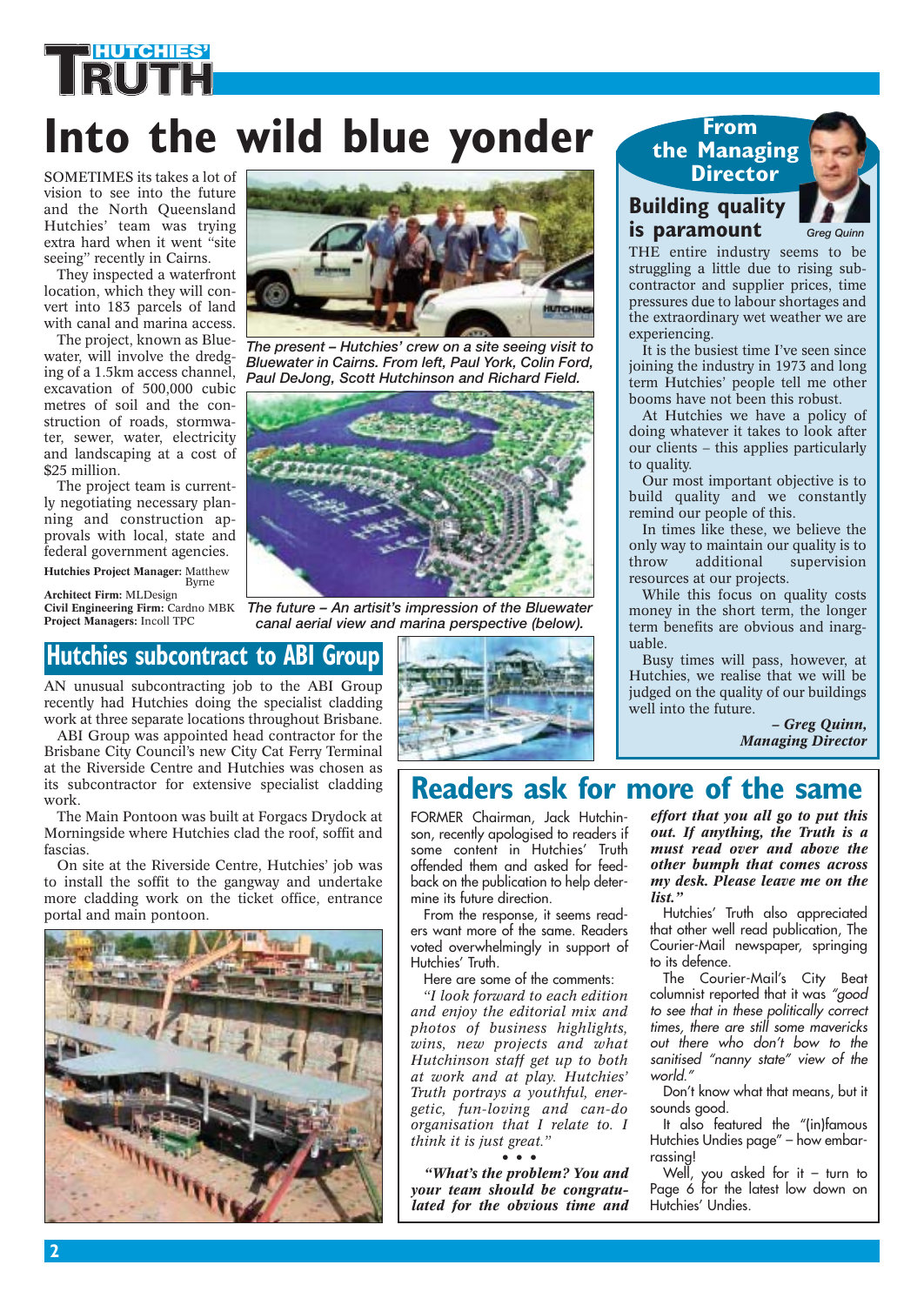### **Scoring points at Toowoomba Stadium**

HUTCHIES' Toowoomba team was the real winner in the clash between the Brisbane Broncos and the Sydney Roosters to celebrate the official opening of Stadium Toowoomba during March.

Terry Mackenroth, Deputy Premier, Treasurer and Minister for Sport, who did the official opening, reckoned that on its Toowoomba performance, Hutchies should have been called up "to help finish off Suncorp Stadium" in Brisbane.

John McDonald, Chairman of the Toowoomba Sports Ground, hailed Hutchies' construction of the stadium as

a "State of Origin effort by Hutchinsons, and that's coming from someone who has been there."

The Toowoomba Stadium project was an extension and refurbishment of the 50 year old Duncan Thompson Stand at Athletic Oval in Toowoomba.

The Athletic Oval Complex is host to a number of local and state level sporting teams and required extensive refurbishment and extension to provide the facilities and services required by sporting teams of that level.

The initial 26-week program, at the



*The Duncan Thompson stand before refurbishment.*



*Opening night at Stadium Toowoomba drew a large crowd.*

request of the client, was compressed to allow the once a year pre-season rugby league match, featuring the Brisbane Broncos, to take place.

As common in refurbishments, Hutchies' Toowoomba crew experienced a high degree of inconsistencies and inadequacies in the original structure, which kept the engineer and site foreman, Marty Penfound, in constant problem solving mode, while maintaining the tight programme. Toowoomba experienced drought

throughout much of the project, but the rains came for the three weeks leading up to opening night.

> As a result, Hutchies' employees and subcontractors set a new area benchmark for performance in very trying

#### conditions.

Two new levels have been added to the existing building.

**HUTCHIES'**

The ground floor extension included a new office, first aid room, drug testing facility and four new player dressing rooms with massage areas, showers and toilets.

The new first floor houses a canteen, bar and public amenities.

The second floor has a new fully airconditioned function room, bar and public amenities with a new clear span cantilevered roof structure, giving the function room an uninterrupted view of the playing field.

Above the second floor, an enclosed gable structure was added to house a new television camera area giving the best possible coverage from the facility.

## **Slumbering urban giant awakens**

HUTCHIES is actively involved in Brisbane's and Mirvac will see the site largest urban renewal project**,** which incorporates a 17ha parcel of land in the booming riverside suburb of Bulimba.

Two separate projects by Urban Properties



- *New South Wales' first Ramada property is under construction by Hutchies at Ballina.*
- *The \$11.5 million Ballina Ramada, a 33-bedroom 4.5 star hotel, including a restaurant, is being built for owners Fawcett Park Pty Ltd.*
- *The Ballina Ramada is due for completion mid-late August but display unit 103 was recently opened to launch the project's marketing programme.*

turned into a \$260 million medium density urban village, which is expected to attract an additional population of 1200 people to the area.

The joint project area is recognised as one of the last large-scale riverfront infill sites remaining in the city.

Hutchies' client, Urban Properties, has already sold out the first

two stages in its 6.7ha River Edge project.

Urban Properties has completed, sold and settled on eight riverfront blocks in Stage One, which sold for an average price of \$925,000 each.

Also in Stage One, 54 apartments, ranging in price from \$210,000 to \$810,000 each, have sold out.

In Stage Two, 80 apartments, ranging in price from \$225,000 to \$425,000, also have sold out and are due for completion in December.

Urban Properties Managing Director, Andrew Borger, said Bulimba's growth was being driven by its village atmosphere and its inner city location.



*River Edge at Bulimba ... first 2 stages sold out.*

"Geographically, Bulimba is constrained by a river on two sides and a hilltop on the third side, with one of the best high streets in Brisbane – Oxford Street," Mr Borger said.

"Oxford is the only high street in Brisbane with a cinema complex and the past five years has seen a blossoming retail food and beverage explosion in the area."

Oxford Street also has a new Woolworths and a \$5million upgrade on the local hotel.

Bulimba has both river and road links to the CBD and is a well established leafy suburb with an abundance of parkland.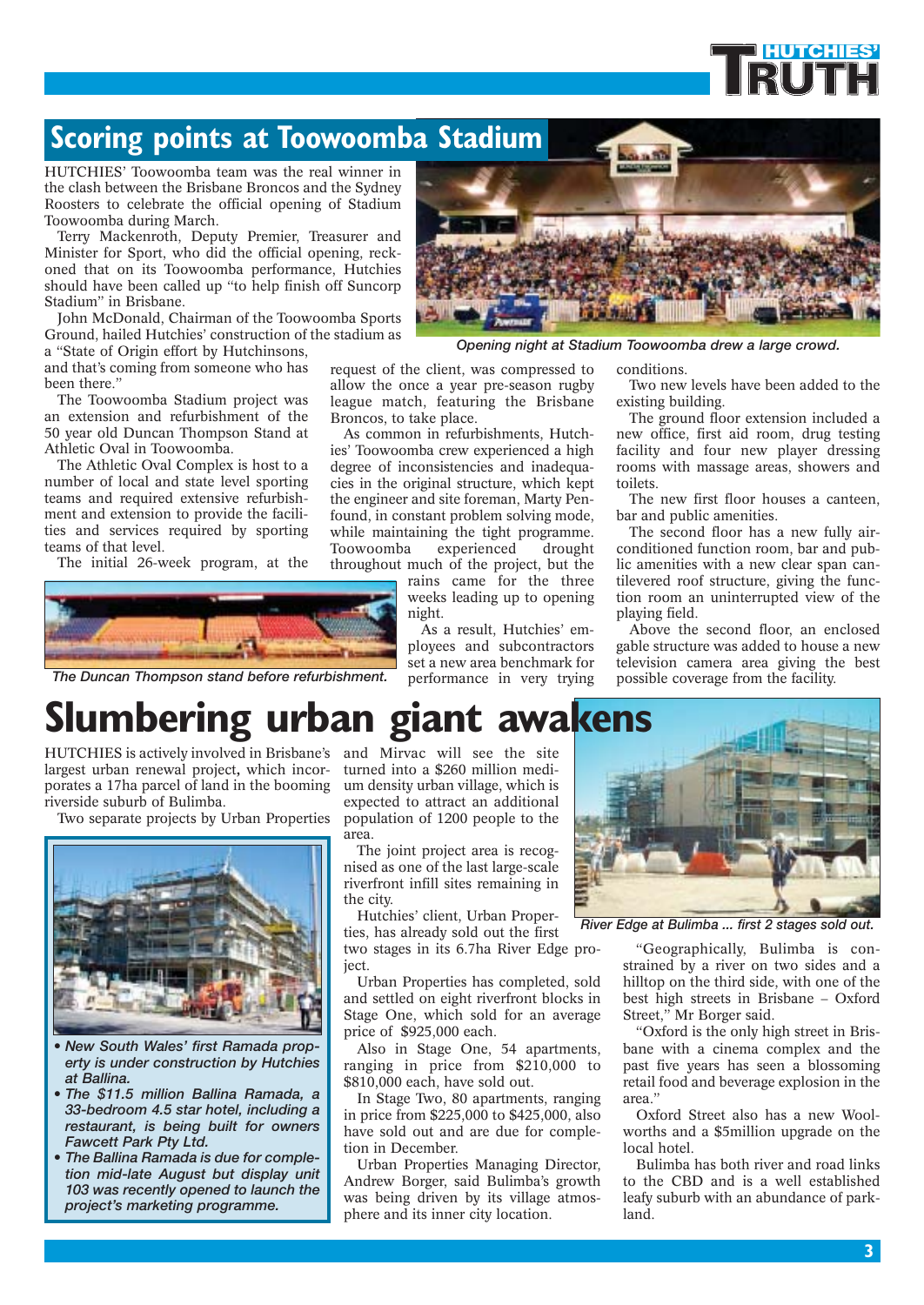# **HUTCHIES' Bizarre to exotic on the undies scale**

ENTRANTS in Hutchies' Travelling Undies competition this edition attracted an international line-up, from the bizarre to the exotic.

- At the bizarre end of the scale, we have three well-known lads (they wish to remain *unknown*), who got down to their undies to cavort with three locals in Thailand. Guess the out-of-towners know by now the locals were "ladyboys"!
- Also, towards the bizarre end of the scale, is John Trevethan, in his Elvis impersonator outfit and Hutchies' Undies. Great combination! We wonder why Elvis didn't wear his Hutchies' undies in Las Vegas?
- Verging on normal, but not quite, Mike Dodd and Scott Hutchinson with Cuba scene (country, not cigar).
- Close to exotic, is the entire crew of Valley Tram in the Brisbane to Gladstone Yacht Race wearing Hutchies' Undies. If they hadn't had wind drag from their undies, they may have done better than fifth in line honours. From left, Kevin Miller (owner/skipper), John Tupou,

Ray King, Brad Given, John Warlow, Jason Passey, Ian Barr. Off watch crew was Pete Cosic, Wade Trass and Tom Jordan. (Hope they had their undies on, too).

• Totally exotic, Jason and Kathryn Williams, unveiled themselves at the pyramids in Egypt, totally eclipsing one of the Wonders of the World with their appearance.













*Kinco President, Doug Wasson (right) gives the thumbs up to the 2002 Kinco Constructor of the Year award winner Brian Strickland as he comlements his prize boots with a display of Hutchies' Undies.* 



*Michae* **Quality**



### **Shopping centre to be growth catalyst for rural retreat**

THE \$10 million Narangba Valley Shopping Centre, recently completed by Hutchies, is expected to be the catalyst to more than double the local population in the next decade.

Narangba Valley is a residential rural retreat, 32 km north of Brisbane.

Heritage Pacific, the owners and developers of the 5ha greenfield site, expect the valley's current population of 8000 to increase to 18,000 in the next six to eight years.

The shopping centre's major tenancy has been taken up by Woolworths and is supported by 10 variety shops.

It represents Stage One of a planned commercial precinct development to cater for existing Narangba Valley residents and the expected future population growth.

Other plans for the site include fast food outlets, a retail warehouse, professional offices, tavern and childcare centre.

Heritage Pacific also owns a 2000 lot residential subdivision in the valley known as Forest Ridge.

An electric train service links Narangba Valley to Brisbane, 30kms to the south and is expected to be extended to the Sunshine Coast, 60kms to the north.

Narangba Valley is a rural retreat, ideally located between Brisbane's CBD and the Sunshine Coast's holiday playground.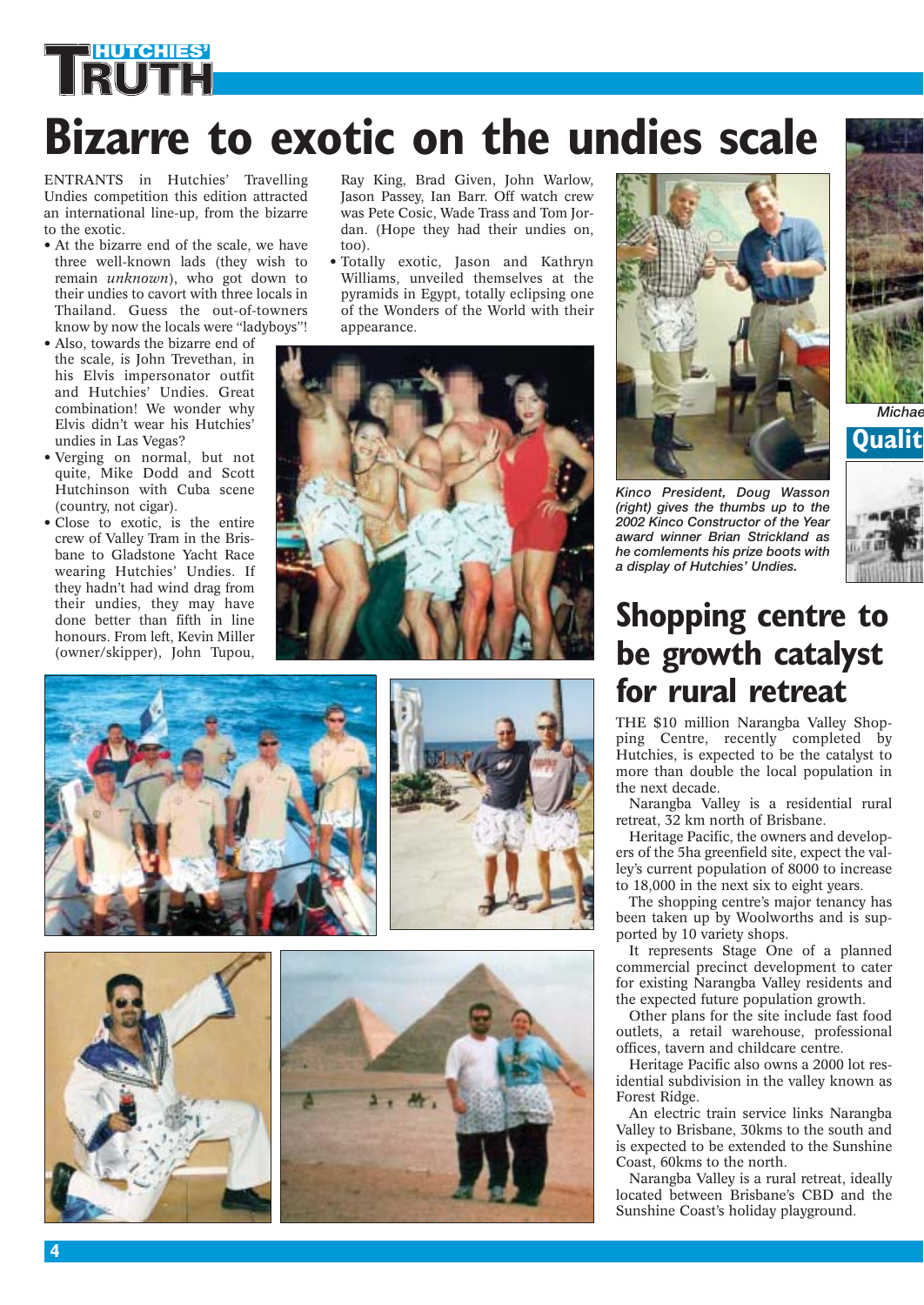



*el with a "smile for life", lucky to be alive.* crete pipe near railway lines.



HUTCHIES' reputation as a quality builder, with an eye for detail and the latest in technology, goes back almost 100 years and covers four generations.

A recent article in the Ipswich Queensland Times highlighted Hutchies' eye for quality since its inception in 1912.

The article reported that in 1915, the new Silkstone/Newtown School, built by J. Hutchinson, was described as "the finest wooden school in the State" when it was officially opened by then Minister for Public Instruction, Mr H.F. Hardacre.

The school, built on the Department's very latest plans, could accommodate 528 pupils.

It had a Marseilles tiled roof and was set on high brick piers, with concrete underneath, and included a teachers' room and a teacher's residence, roofed similarly to the school.

#### HUTCHIES received "High Commendation" recognition for the following three projects at the recent AIB Awards. **Award winning projects**

• **Craggy Range Winery** – Paul Gourley



#### **Near miss in Far North**

MICHAEL White and his passenger, James Carr, had a narrow escape recently while on their way up to work on the P&O Australian Resorts' projects in North Queensland.

A truck heading in the opposite direction veered onto Michael's side of the road and, to avoid collision, Michael swerved to the other side of the road.

When the truck driver realised he was on the wrong side of the road, he corrected back to the other side. Michael then had to swerve to avoid the on coming truck again.

While driver and passenger escaped unharmed but shaken, Michael's new prized Ford ute, however, did not fare as well, ending up in a ditch and connecting with a con-



*The display home ... sold in one week.*

### **Tropical home design on show**

HUTCHIES has launched into the home building market in North Queensland with the opening of a display home at the popular Delfin Lend Lease development in Riverside Gardens, Townsville.

More than 70 guests, including clients, subcontractors, suppliers and staff, attended the official twilight opening.

Traffic through the home since the doors opened has been exceptional with overall comments reflecting Hutchies' confidence to build a truly tropical design. The home was sold to an eager

investor from South Africa within the first week of opening and subsequent house contracts have rolled in.

Hutchies' Housing Manager, Jim Edwards, has committed to a 12-month display period and has already started planning for the next display.

The site is adjacent to the emerging "Riverside Landing", a new town precinct that will feature multi residential, commercial, retail and hospitality areas that provide enormous opportunities for Hutchies in the future.



*• Queensland Governor, Major General Peter Arnison, recently opened James Cook University's new Science Building with an audience of more than 100 VIPs. Hutchies was officially thanked for delivering the project on time and to high quality. • Shown at the opening are (from left) the Rector of JCU Cairns, Professor Eric Wainwright; the JCU Chancellor, Lt Gen John Grey, AC; His Excellency the Governor of Queensland, Major General Peter Arnison, AC, CVO; JCU Vice-Chancellor, Professor Bernard Moulden.*

ONE of Hutchies' Sydney projects – La Corniche – is expected to raise the stakes in luxury apartment living with features to include made to measure massage showers and baths.

Bathrooms feature a five-jet massage shower and baths – and the buyer's back will be electronically scanned for the correct placement of the 18 therapeutic jets.

La Corniche, with water views over North Steyne Beach at Manly, features 10 apartments, including two double-level penthouses with private lifts.

Apartments start at \$2.65 million each with penthouses close to \$5 million each.

#### **The Sound of Music**

HUTCHIES is helping the people of Brisbane to enjoy the historic Cathedral of St Stephen by sponsoring a series of public choral and instrumental ensemble concerts during 2003.

A series of seven concerts has been planned for 2003 with each program designed to appeal to patrons of all ages and musical tastes.

The concerts have been created, not for commercial gain, but to give pleasure to the public in the historic cathedral, which was renovated and refurbished in 1989.

Organisers charge very moderate ticket prices and all money raised is used exclusively to promote musical arts in the cathedral. Four concerts remain for 2003.

For more information ph 3876 6812.



Little Terrance and his family were having dinner at his Grandmother's house. Everyone was seated around the table as the food was being served. When Little Terrance received his plate he started eating right away. " Terrance, wait until we say our prayer!"

"I don't have to," the boy replied.

"Of course, you do," his mother insisted, "we always say a prayer before eating at our house." "That's at our house," Terrance explained. "This is Grandma's house ... and she knows how to cook!"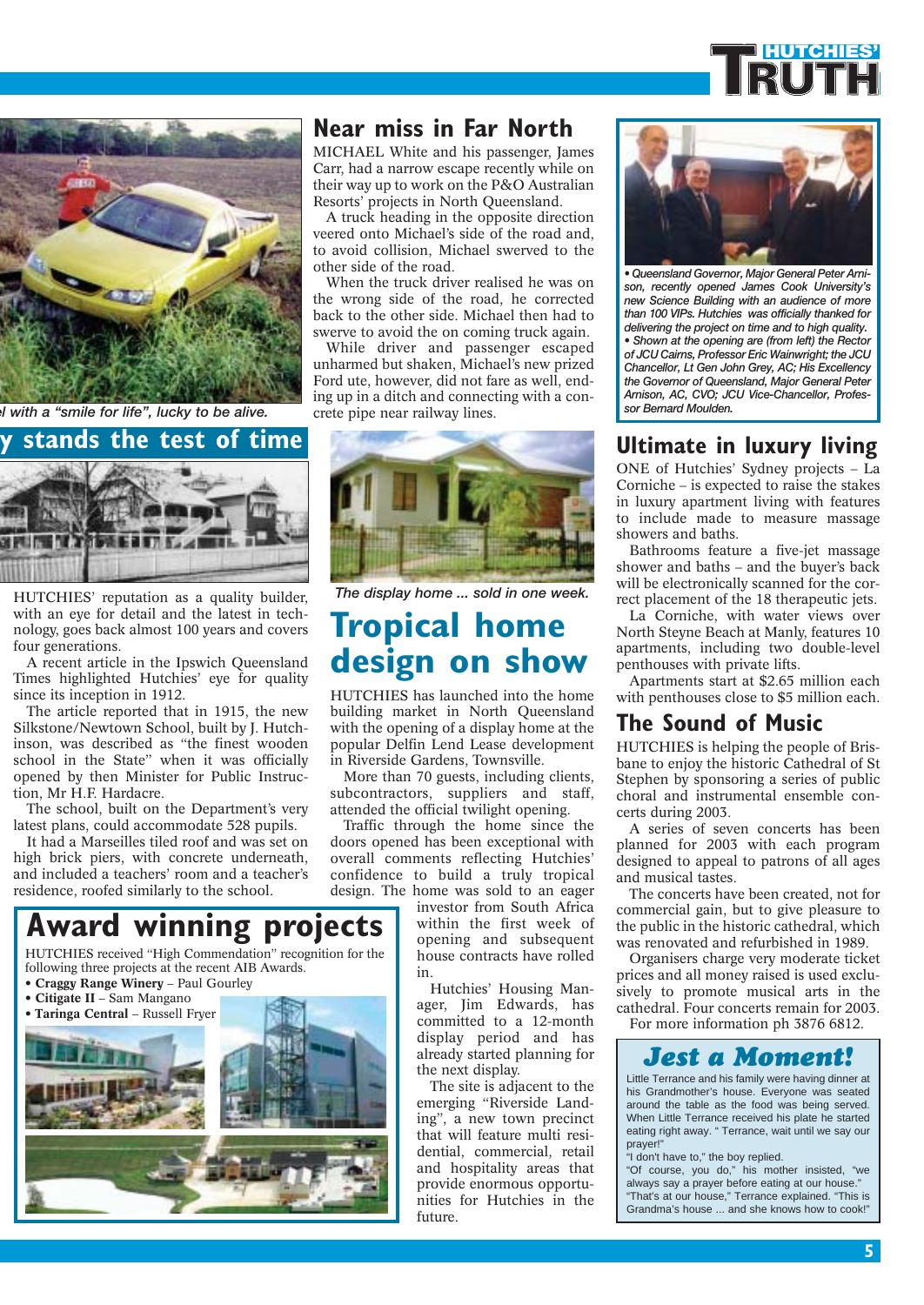

#### *CLEVELAND YOUTH DETENTION CENTRE MULTI-PURPOSE HALL*

Job Value: \$760,878

Job Description: Covered Multipurpose Hall featuring tennis court, basketball court, netball court & volleyball court. Also included in the works package is a sewerage macerator system for the complex

| Hutchies Project Manager: John Galloway       |  |
|-----------------------------------------------|--|
| Hutchies Administrator: David Christoffersen  |  |
| Hutchies Foreman: Paul Vickery                |  |
| Hutchies Cost Planner Pierre Kessler          |  |
| Architect Firm:Project Services               |  |
| Structural Engineering Firm: Project Services |  |
| Civil Engineering Firm: Project Services      |  |

#### *COWLEY BEACH FACILITY UPGRADE* Job Value: \$807,050

Job Description: Facility upgrade to the Dept of Defence Training Area at Cowley Beach approx. 40kms North of Tully North Queensland. The upgrade includes demolition of existing buildings and the construction of a

| Building.                                     |
|-----------------------------------------------|
| Hutchies Project Manager: John Galloway       |
| Hutchies Administrator: David Christoffersen  |
| Hutchies Foreman: Noel McPherson              |
| Hutchies Cost Planner Pierre Kessler          |
| Architect Firm: GHD Pty. Ltd                  |
| Structural Engineering Firm:. . GHD Ptv. Ltd. |
| Civil Engineering Firm: GHD Pty. Ltd          |

new Training Building and a new LIA

#### *NEWPORT ON MAIN*

Job Value: \$10.5m

Job Description: 22 storey luxury residential tower comprising 22x3-bedroom units and 9 3-bedroom or penthouse units. The tower is accessed by two external glazed lifts enclosed in a glazed curtain wall. The project is located on Main Beach Parade adjacent the Broadwater and only a couple of hundred metres from Main Beach.

| Hutchies Project Manager: John Berlese         |
|------------------------------------------------|
| Hutchies Administrator/Cadet. Leon Bowes       |
| Hutchies Foreman: Gerry Reid                   |
| Hutchies Cost Planner Paul David               |
| Architect Firm: Cameron Chisholm               |
| <b>Nicol</b>                                   |
| Structural Engineering Firm:. . Bornhorst Ward |
| Civil Engineering Firm: Bornhorst Ward         |
| Quantity Surveyor Firm Rider Hunt              |
| Engineering Firm: BCA Consulting               |

#### *NATIONAL AUSTRALIA BANK SOUTHPORT*

#### Job Value: \$3.05m

Job Description: Design & construction of a new two level bank, including dual level carparking facilities, to be occupied by the National Australia Bank in Scarborough Street, Southport.

| Hutchies Project Manager: Len White            |
|------------------------------------------------|
| Hutchies Administrator: Dave Smythe            |
| Hutchies Foreman:Darryl Morris                 |
| Hutchies Cost Planner Paul David               |
| Architect Firm:. Nettleton Tribe               |
| Structural Engineering Firm:. . Weathered Howe |
| Civil Engineering Firm: Weathered Howe         |
| Electrical Services Firm: James Design         |
| Mechanical Services Firm: James Design         |
| Hydraulic Services Firm:  James Design         |



#### *with* Barry Butterworth

#### *THE MARK BAR @ TOOMBUL*

#### Job Value: \$ 1.5m

Job Description: Bar & Restaurant fitout, including mezzanine dance floor and offices, sports bet and separate bottle shop. Project brief is to create a fitout *"not seen before"* – interpreted to mean, *"not built before".*

| Hutchies Project Manager: James Foreman        |
|------------------------------------------------|
| Hutchies Administrator: James Foreman          |
| Hutchies Foreman: Mike Tickner                 |
| Hutchies Supervisor: Len White                 |
| Hutchies Cost Planner James Foreman            |
| Architect Firm: Parups Waring                  |
| Structural Engineering Firm:. . MPN Consulting |
| Electrical Consultants: Ashburner Francis      |
| Other:                                         |
| Thoma Conquitantes<br>Throp Dold Mon           |

Theme Consultants: . . . . . . . . Three Bald Men PM . . . . . . . . . . . . . . . . . . . . Mansfield Corporation

#### *GLENMEAD VILLAGE NURSING HOME*

Job Value: \$8m

Job Description: Erection and completion of a 70 bed extension complex comprising of 7 new buildings complete with all services and landscaping. Commencement May 2003. Completion February 2004.

| Hutchies Project Manager: Gordon Akkerman    |  |
|----------------------------------------------|--|
| Cairns Manager  Richard Field                |  |
| Hutchies Supervisor: Colin Ford              |  |
| Architect Firm: Ralph Power Pty Ltd          |  |
| Structural Engineering Firm: . GHD Pty Ltd   |  |
| Civil Engineering Firm: GHD Pty Ltd          |  |
| Quantity Surveyor Firm Douglas Stark Pty Ltd |  |

#### *P&O AUSTRALIAN RESORTS*

#### Job Value: \$ 3.25m

Job Description: Works to four resorts – Silky Oaks, Lizard Island, Bedarra Island and Dunk Island. Hutchies Project Manager: . . . Barry Butterworth / Richard Field Hutchies Administrator: . . . . Os Blacker / Paul York

| Hutchies Foreman: Mal Ashford / Paul          |
|-----------------------------------------------|
| Pereria / Noel O'brien                        |
| Hutchies Supervisor: Paul DeJong              |
| Hutchies Cost Planner Trevor Bruiners / Barry |
| <b>Butterworth</b>                            |
| Architect Firm:Pike Withers /                 |
| <b>Brenchley Architects</b>                   |
| Pty Ltd                                       |
| Structural Engineering Firm: ACOR Consultants |
|                                               |

#### Electrical Firm . . . . . . . . . . . . Q Electrical *CUTTING EDGE POST*

#### Job Value: \$8.195m

Job Description: Partial demolition of existing building and construction of a new four storey office building. Due for completion in October 2003

| Hutchies Project Manager: Neil Bladen  |
|----------------------------------------|
| Hutchies Foreman: Ross Durey           |
| Hutchies Administrator: Brent Nowland  |
| Hutchies Cost Planner:Glen Evans       |
| Architect Firm:Richard Kirk            |
| Structural Engineering Firm:ABC        |
| Civil Engineering Firm: ABC            |
| Quantity Surveyor Firm: Rider Hunt     |
| Mechanical Firm: DMA                   |
| Electrical Firm:DMA                    |
| Hydraulic Services Firm: McKendry Rein |
| Petersen                               |
| Landscape: Terrain                     |

#### *COOKING OIL RECOVERY – FISHERMAN ISLANDS*

#### Job Value: \$2m

Job Description: Construction of new premises for the transfer and upgrade of operations for the Associated Oils process plant. The project consists of 1200sqm of buildings, 3,500sqm of hardstand and 30 storage and heating tanks up to 200,000 litres each.

| Hutchies Project Manager: Kris Leck                |  |
|----------------------------------------------------|--|
| Hutchies Administrator: Kris Leck                  |  |
| Hutchies Foreman: Shane Tyson                      |  |
| Hutchies Cost Planner Anthony Stibbard             |  |
| Architect Firm: Auscad Drafting                    |  |
| Structural Engineering Firm: Peter Knight & Assoc- |  |
| iates                                              |  |
| Civil Engineering Firm: Ralph Engineering          |  |
| Electrical Firm: Electrical Design                 |  |
| Group                                              |  |

#### *RIVER EDGE CIVIL WORKS STAGE 3*

#### Job Value: \$3.275m

Job Description: Civil works including laying of roads, installation of main services, installation of street lighting and street scaping, construction of river front feature public access walkway, construction of a 28 housing lot subdivision

| Hutchies Project Manager: Matt Abel     |
|-----------------------------------------|
| Hutchies Administrator: Brock Henderson |
| Hutchies Supervisor: Rob McAneney       |
| Hutchies Cost Planner Paul David        |
| Architect Firm:. Cox Rayner             |
| Structural Engineering Firm: McWilliams |
| Civil Engineering Firm:McWilliams       |
| Quantity Survevor Firm Rider Hunt       |
| Electrical Firm:NDY                     |
|                                         |

#### *EDGE*

#### *APARTMENTS*

Job Value: \$10.945m

Job Description: Design & Construction of 53 apartments, 2 duplexes and associated headworks at 29 Oxford Street, Bulimba Hutchies Project Manager: . . . Matt Abel Hutchies Design Coordinator:. Rob McAneney Hutchies Administrator: . . . . . Brock Henderson Hutchies Foreman:. . . . . . . . . Wayne Evans, Keith

|                                         | Melksham, Kevin Whit- |
|-----------------------------------------|-----------------------|
|                                         | taker, Mick Rogers    |
| Hutchies Supervisor: Andrew Cash        |                       |
| Hutchies Cost Planner Paul David        |                       |
| Architect Firm: Cox Rayner              |                       |
| Structural Engineering Firm: McWilliams |                       |
| Civil Engineering Firm: McWilliams      |                       |
| Quantity Surveyor Firm Rider Hunt       |                       |
| Electrical Firm: NDY                    |                       |
| Landscape Architect. Gillespies         |                       |
| Building Certifier Certis               |                       |
|                                         |                       |

#### *RIGHTBANK APARTMENTS*

#### Job Value: \$15.4m

Job Description: Design & Construction of 80 apartments and associated headworks at 55 Oxford Street, Bulimba Hutchies Project Manager: . . . Matt Abel Hutchies Design Coordinator:. Matt Abel Hutchies Administrator: . . . . . Clay Hart Hutchies Foreman:. . . . . . . . . Trent Giles Hutchies Supervisor: . . . . . . . David Warner Hutchies Cost Planner . . . . . . Paul David Architect Firm:. . . . . . . . . . . . Cox Rayner Structural Engineering Firm:. . McWilliams Civil Engineering Firm: . . . . . . McWilliams Quantity Surveyor Firm . . . . . Rider Hunt Electrical Firm:. . . . . . . . . . . . NDY Landscape Architect. . . . . . . . Gillespies

Building Certifier . . . . . . . . . . Certis

#### *BIO MEDICAL FACILITY*

Job Value: \$725,000 Job Description: Refurbishment and extension to existing facility for Q-Build.

| Hutchies Project Manager: Neil McLeod              |  |
|----------------------------------------------------|--|
| Hutchies Administrator: Neil McLeod                |  |
| Hutchies Foreman: Alan Matthews                    |  |
| Hutchies Cost Planner Glen Evans                   |  |
| Architect Firm:Parups Waring                       |  |
| Structural Engineering Firm:. . Bornhorst and Ward |  |
| Quantity Surveyor Firm WT Partnership              |  |

#### *MERIDIAN HOTEL*

Job Value: \$2.4m

Job Description: Hotel refurbishment for the Thomas Hotel Group in Hurstville Sydney.

| Hutchies Project Manager: Barry Butterworth |
|---------------------------------------------|
| Hutchies Administrator: Neil McLeod         |
| Hutchies Foreman: Mike Franks               |
| Hutchies Supervisor: Neil McLeod            |
| Hutchies Cost Planner Trevor Bruiners       |
| Architect Firm: Project Leaders             |
| Structural Engineering Firm: SCP (Sydney)   |
| Electrical / Mechanical and                 |
|                                             |

Hydraulics: . . . . . . . . . . . . . . George Floth Pty Ltd

#### *THE MERIDIAN*

Job Value: \$3.6m

Job Description: 19 twin key units in Port Douglas, FRP structure with 200mm masonry walls. Finished in ceramic tiles, plasterboard internally with brickwall and paint externally. Eight spas to balconies.

| Hutchies Project Manager: Richard Field       |
|-----------------------------------------------|
| Hutchies Administrator: Paul York             |
| Hutchies Foreman:Doug Mitchell                |
| Hutchies Supervisor: Paul DeJong              |
| Hutchies Cost Planner Pierre Kessler          |
| Architect Firm: Pacific Architects            |
| Consortium                                    |
| Structural Engineering Firm:. . CMG Engineers |
| Civil Engineering Firm: CMG Engineers         |
| Quantity Surveyor Firm: Rawlinsons            |
| Electrical Firm:SPA Electrical                |

#### *WINDSONG CALOUNDRA*

Job Value: \$9.8m

Job Description: 12 storey 39 units with 2 penthouses with landscaping, pool, gym, sauna and spas.

| Hutchies Project Manager: Brad Miller             |                        |
|---------------------------------------------------|------------------------|
| Hutchies Administrator: Dean Reilly               |                        |
| Hutchies Site Manager:  Peter Gill                |                        |
| Hutchies Cost Planner Conon Beale                 |                        |
| Architect Firm: Young Architects                  |                        |
|                                                   | (Eriko Kawaramoto)     |
| Structural Engineering Firm: SP Consulting Engin- |                        |
|                                                   | eers (Scott Pinkstone) |
| Electrical Services Firm: Lincolne Scott (Fay     |                        |
|                                                   | Nunn)                  |
| Mechanical Services Firm: Lincolne Scott (John    |                        |
|                                                   | Whitmore)              |
| Hydraulic Services Firm: Brian Burnett & Assoc    |                        |
|                                                   | (Brian Burnett)        |

#### *PUMICESTONE BLUE – CALOUNDRA*

Job Value: \$14m

Job Description: 53 units plus six retail outlets in Bullock Street, Caloundra. Design & Construction consists of 12 levels and two basement levels of carpark.

| Hutchies Project Manager: John Berlese             |
|----------------------------------------------------|
| Hutchies Administrator: Ron Pearse                 |
| Hutchies Site Manager:  Tony Elliott               |
| Hutchies Cost Planner Harry White                  |
| Architect Firm: Planit Architects                  |
| Structural Engineering Firm: Alliance Design Group |
| Electrical Services Consultant: Ash Burner Francis |
| Mech. Services Consultant: Ash Burner Francis      |
| Hydraulic Services Firm: Acor Consultants          |
| Project Manager: Blades Project                    |
| <b>Services</b>                                    |
| Communications:Don Townson Com-                    |
| munications                                        |
| Landscaping: Terrain Consultants                   |
|                                                    |

**6**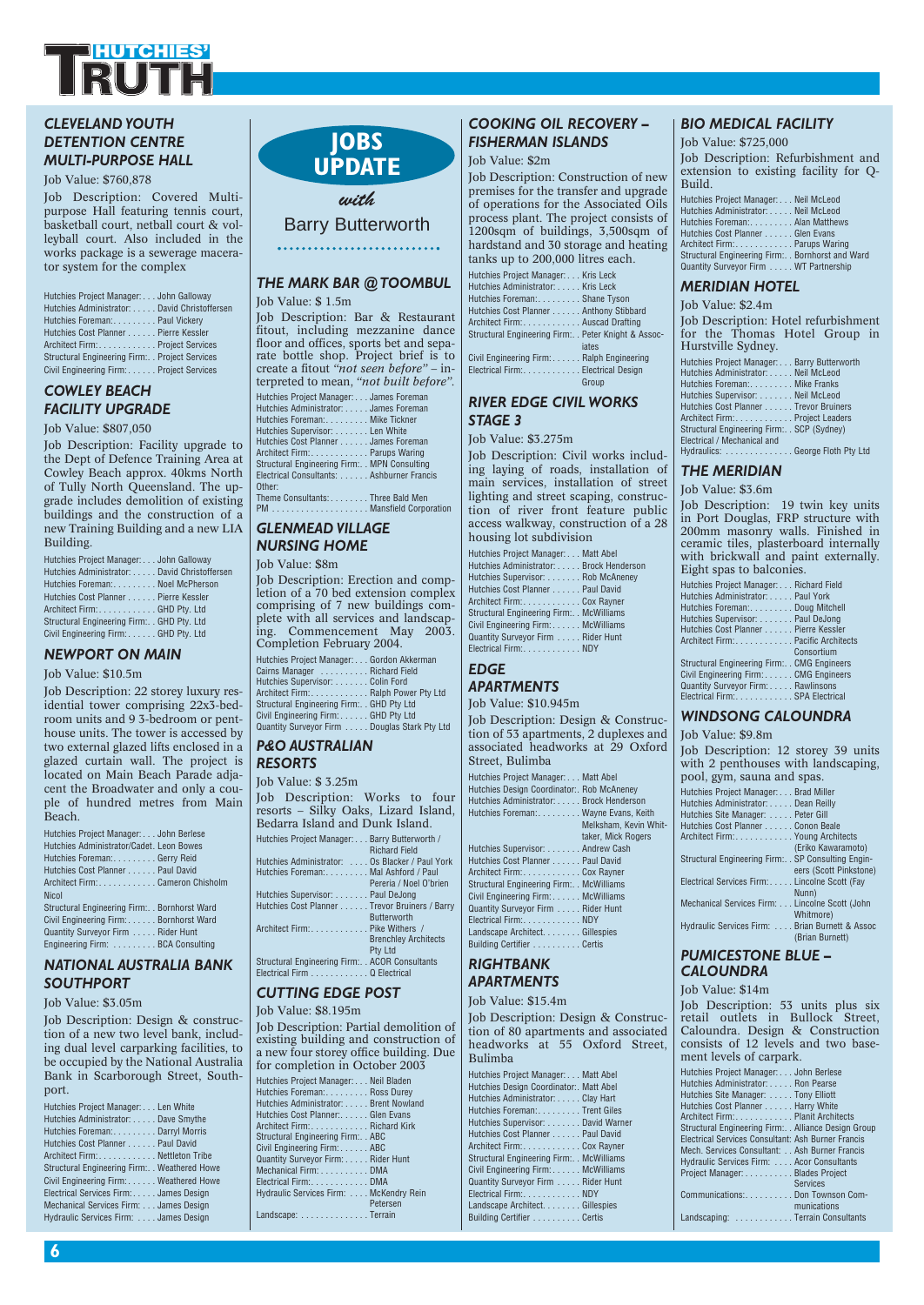



*Audrey Stewart gets a massage while dining at Zenbu restaurant.*

**Social Club hits the big smoke**

THE Ladies' Social Club trip this year involved a journey to Sydney for the Gay & Lesbian Mardis Gras and a visit to project leader, Julian French's Nest Apartments site at Zetland. Fun was had by all with great shopping, good food, delicious drinks & exquisite massages.



*Some of the ladies met up with past company member, Sara (far left), who now lives in Sydney. Others include (l-r) Margaret, Karen, Shelley, Allison and Cheryl.*

## **The last laugh – but \$100 yet to come!**

*by Sharon Burgess* WHILE in Sydney, some of the Ladies' Social Club members met a couple of Hutchies' chaps in a cafe down the road from the Zetland Building Site.

The workers were on their morning smoko break and the ladies were having breakfast after a strenuous weekend of shop-



*The girls inspect Hutchies' Nest Apartments Zetland site in Sydney with project leader, Julian French.*

### **HATCHED & MATCHED**





*ABOVE: Healthy little Mary Hutchinson was born to Scott and Mary-Jeanne on March 26. Proud older brothers, Kenneth, Jack and Terrence are already looking after their little sister.*

*LEFT: Sam and Sonja Mangano recently married at Saint Ignatius, Toowong, Brisbane, followed by a honeymoon to Brampton Island.*

ping, partying and Mardis Gras. We got chatting to these chaps about who they worked for, what they were building etc.

These guys were very polite and informative (a credit to Hutchies in the PR Department).

Without letting on who they were, they asked if they could visit the site, only to be told "sorry, it's not possible".

Even when pushed, these guys remained polite but still denying ladies access to the site.

Unable to resist, the ladies said that all things are possible and

bet the guys \$100 they could visit the site.

Imagine the guys' surprise when they arrived back from their break to find, not only the ladies on site but also Julian (project manager) showing them around and explaining the job.

Remember this lesson well guys.

It's very expensive to tell a lady she can't do something.

So be gentlemen and send the ladies their \$100 towards next year's "Hutchies Ladies' Weekend Away Fund".



*Michael Chappell and fiancé Danielle.* 



*Rob and Donna Rose McAneney.*

**THE Social Club enjoyed a night out recently to the Twelfth Night Theatre. The theatre play was a comedy called "Funny Money". It was also an historic Hutchies' event – with everyone well behaved!**

### **Starting to get the message**

HUTCHIES' Signage Policy is a very important part of the company's operation and, in Toowoomba, the office has been working hard to educate foremen to take pride in the appearance of their sites and to



identify the project as a Hutchies' job.

This photo from the Garden City is proof that the message is at least half way there.

Just as well they read plans the right way up!